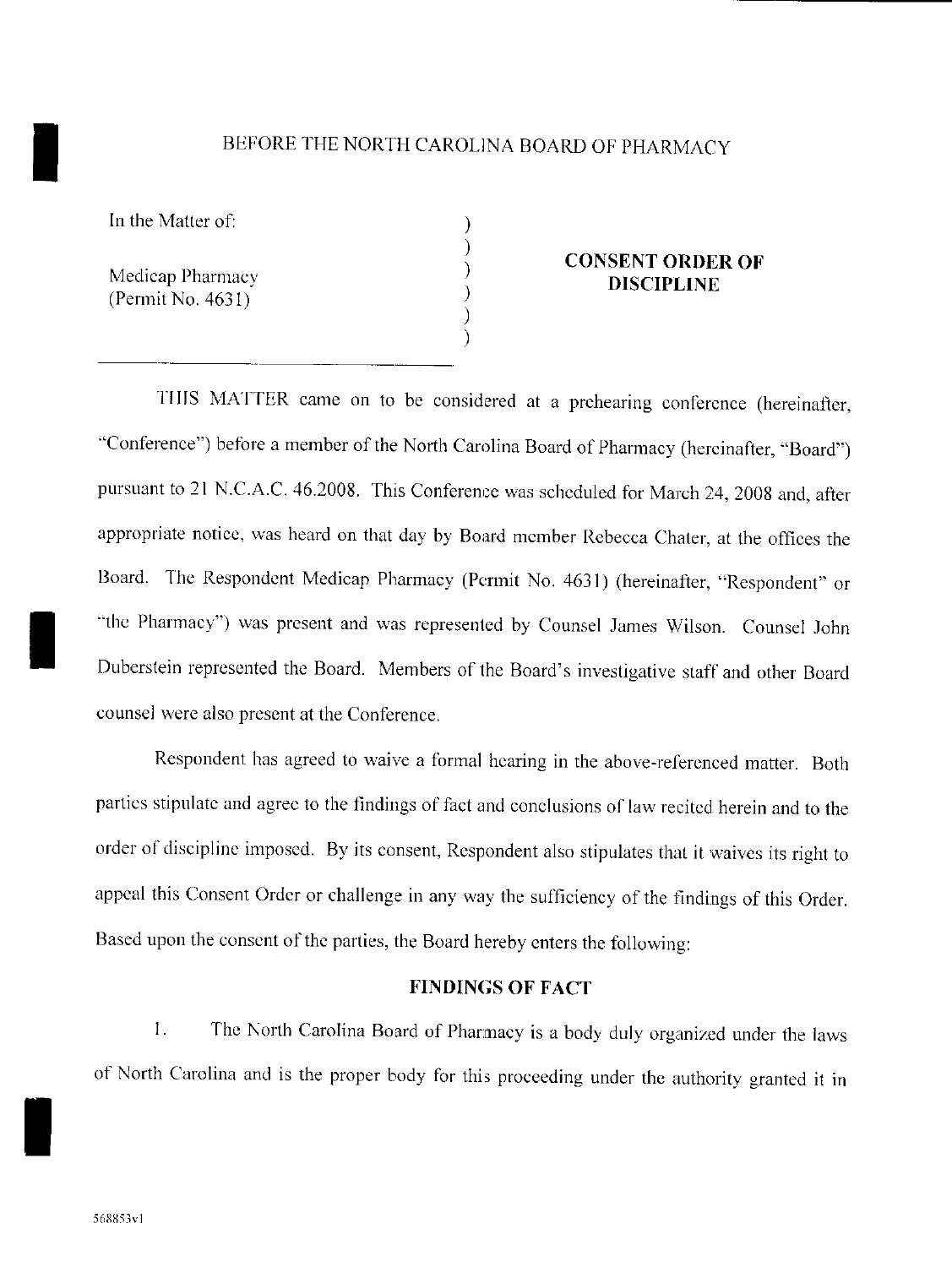Chapter 90 of the General Statutes of North Carolina, and the rules and regulations promulgated thereunder.

I

I

I

I. Respondent is, and was at all relevant times referred to herein, the holder of Pharmacy Permit. No. 4631, which pharmacy is located at 317  $1<sup>st</sup>$  St. East, Conover, North Carolina. The Pharmacy and its employees were subject to the rules and regulations of the North Carolina Board of Pharmacy and the laws of the State of North Carolina.

3. Pharmacist Manager Ronald Harwell, testifying on behalf of Respondent, reported that hetween about November 2006 and March 2007, approximately 80,548 dosage units of Schedule III and IV medications were diverted from the store.

4. Pharmacist Manger Harwell testified that, as pharmacy manager, he was responsible for the failure to take all steps necessary to ensure that these controlled substances were safe and secure within the Pharmacy or to maintain an adequate system of inventory record-keeping and control.

5. Pharmacist Manger Harwell also testified that, upon discovery of the diversion. he took measures to determine the source and prevent further loss, including installation of video cameras and coordination of his surveillance with State and Board investigators and initiation of a monthly inventory of controlled substances on schedules III, IV and V. Respondent's actions to prevent future diversions have been considered as mitigating factors in determining the appropriate discipline in this case.

2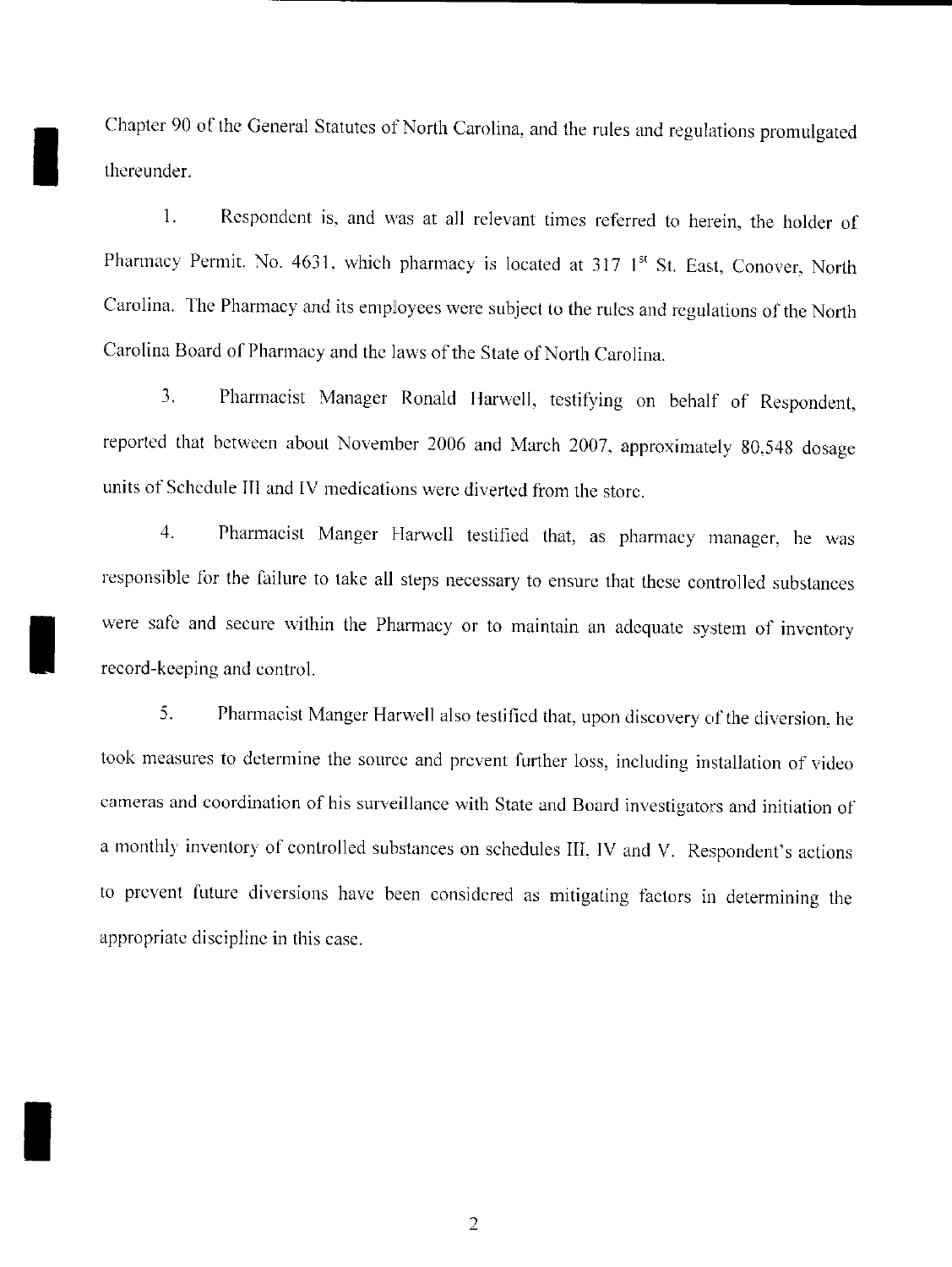#### CONCLUSIONS OF LAW

 $\blacksquare$ All parties are properly before the Board, and the Board has jurisdiction over Respondent and the subject matter of this proceeding.

2. Respondent's conduct, as set out in the findings of fact above, constitutes grounds for discipline pursuant to N.C. Gen. Stat.  $\S$  90-85.38(b) because Respondent's acts were in violation of N.C. Gen. Stat. §§ 90-106, 90-108, 106-134.1 and 21 N.C.A.C. 46.1805.

# CONCLUSIONS REGARDING DISCIPLINE

Based upon the foregoing Findings of Fact and Conclusions of Law, and with the consent of Respondent, the Board enters the following:

## CONSENT ORDER OF DISCIPLINE

1. Respondent Medicap Pharmacy's Permit (Permit No. 4631) is hereby suspended for three days. The suspension shall be stayed for a period of one  $(1)$  year. The stay is conditioned upon Respondcnt's compliance with the tenns of this Consent Order. If at the cnd of the one (1) year period, Respondent has violated no terms of this Consent Order, Respondent shall not be required to servc the three-day suspension;

2. Respondent shall violate no laws governing the practice of pharmacy or the distribution of drugs;

3. Respondent shall violate no rules and regulations of the Board;

I

I

4. Respondent shall report to the Board investigator assigned to this case (Holly Price-Hunt) on the effectiveness of the diversion preventive measures already implemented as well as any additional measures taken over the coming year. Such reports should be made every four months during the course of the one-year stayed suspension. The reports should reflect any losses that may be due to diversion. A report reflecting a loss will not trigger the activation of

3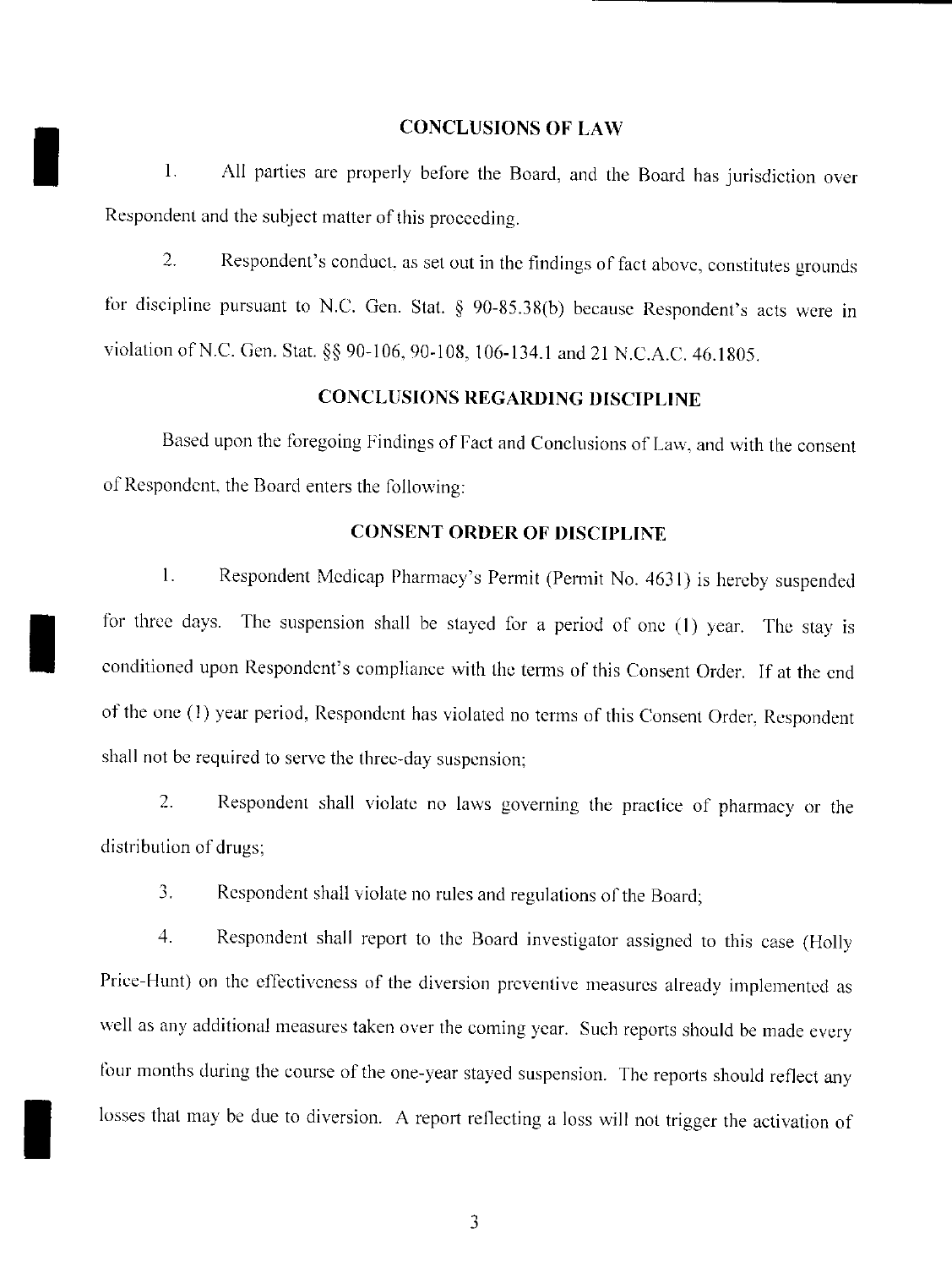the suspension by itself, the mere fact of reporting being sufficient to comply with this order. However, if the Respondent's preventive measures prove insufficient to prevent future loss, thc Board may take or requirc further action.

5. **If** Respondent fails to comply with any terms or conditions of this Consent Order, Respondent may bc subject to additional disciplinary action by the Board.

This the  $\underline{\hspace{1cm}}\int_{0}^{\hspace{1cm} \text{th}}\text{day of}}\, \underline{\hspace{1cm}}$   $\underline{\hspace{1cm}}$ , 2008.

I

I

I

## NORTH CAROLINA BOARD OF PIlARMACY

 $-\frac{1}{N}$  $By:$